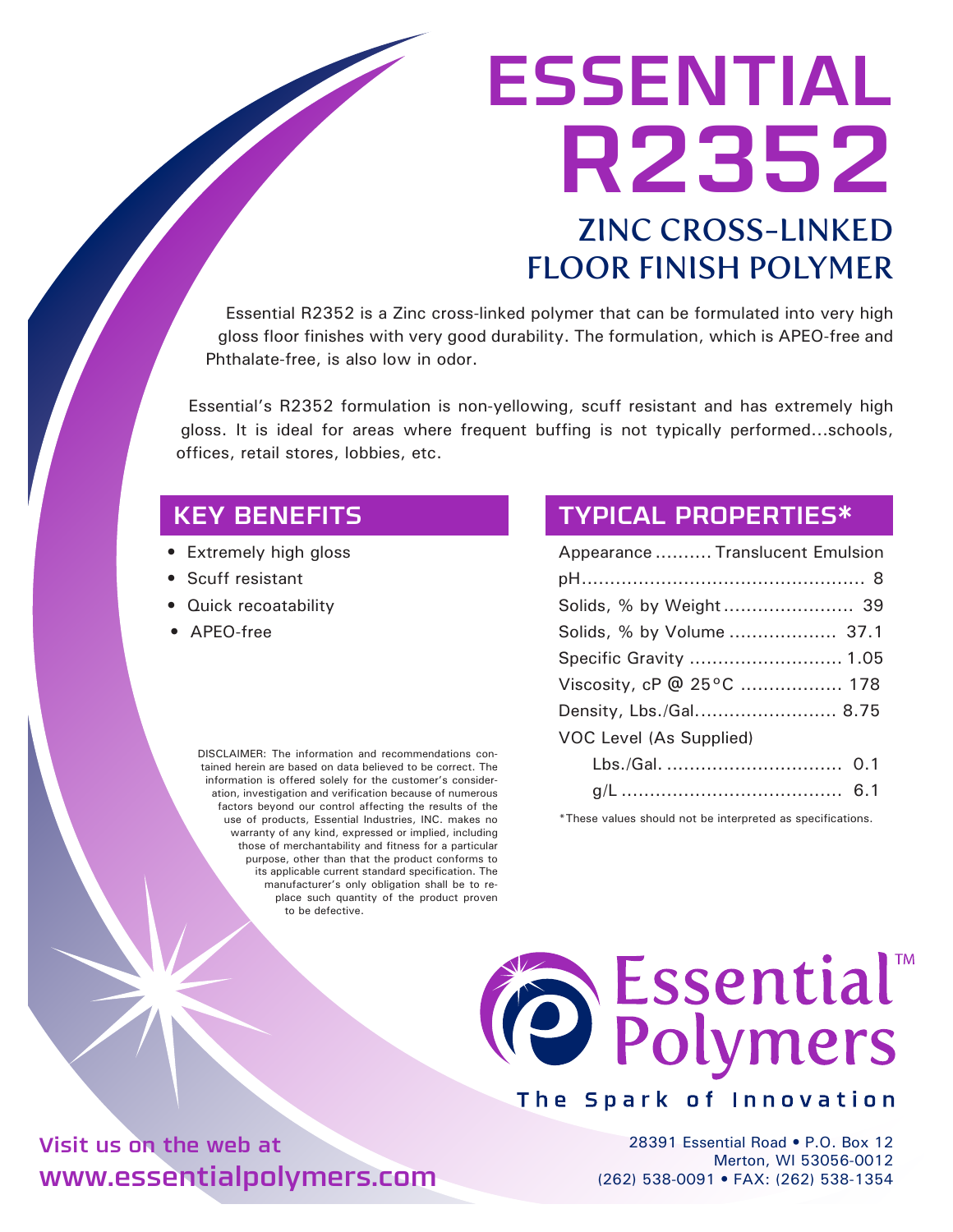## ESSENTIAL R2352 ZINC CROSS-LINKED FLOOR FINISH POLYMER

## Starting Point Formulation – CC054

| <b>Materials</b>                         | <b>Pounds</b> |
|------------------------------------------|---------------|
| Essential R2352                          | 395.94 lbs.   |
| 23% solids solution of Joncryl 678 (ASR) | $11.5$ lbs.   |
| $SE-21$                                  | $0.2$ lbs.    |

| Premix the following water and solvents, then add slowly. |              |
|-----------------------------------------------------------|--------------|
| Water                                                     | 121.278 lbs. |
| Dipropylene Glycol Monomethyl Ether                       | 7.83 lbs.    |
| Diethylene Glycol Monoethyl Ether                         | 35.61 lbs.   |
| Propylene Glycol                                          | 7.83 lbs.    |
| Kathon LX                                                 | $0.14$ lbs.  |
| <b>Cupric Nitrate</b>                                     | $0.002$ lbs. |
| Chemguard S550                                            | $0.67$ lbs.  |
| <b>Tributoxy Ethyl Phosphate</b>                          | 12.17 lbs.   |
| Benzoflex LC-531                                          | $6.44$ lbs.  |
| Benzoflex 181                                             | $1.39$ lbs.  |
| J91G35 Wax                                                | 53.5 lbs.    |

*Mix for 30 minutes.*

Water 345.5 lbs.  **TOTAL: 1000.00 Lbs.**

## Formulation Attributes

- APEO-free
- DBP-free